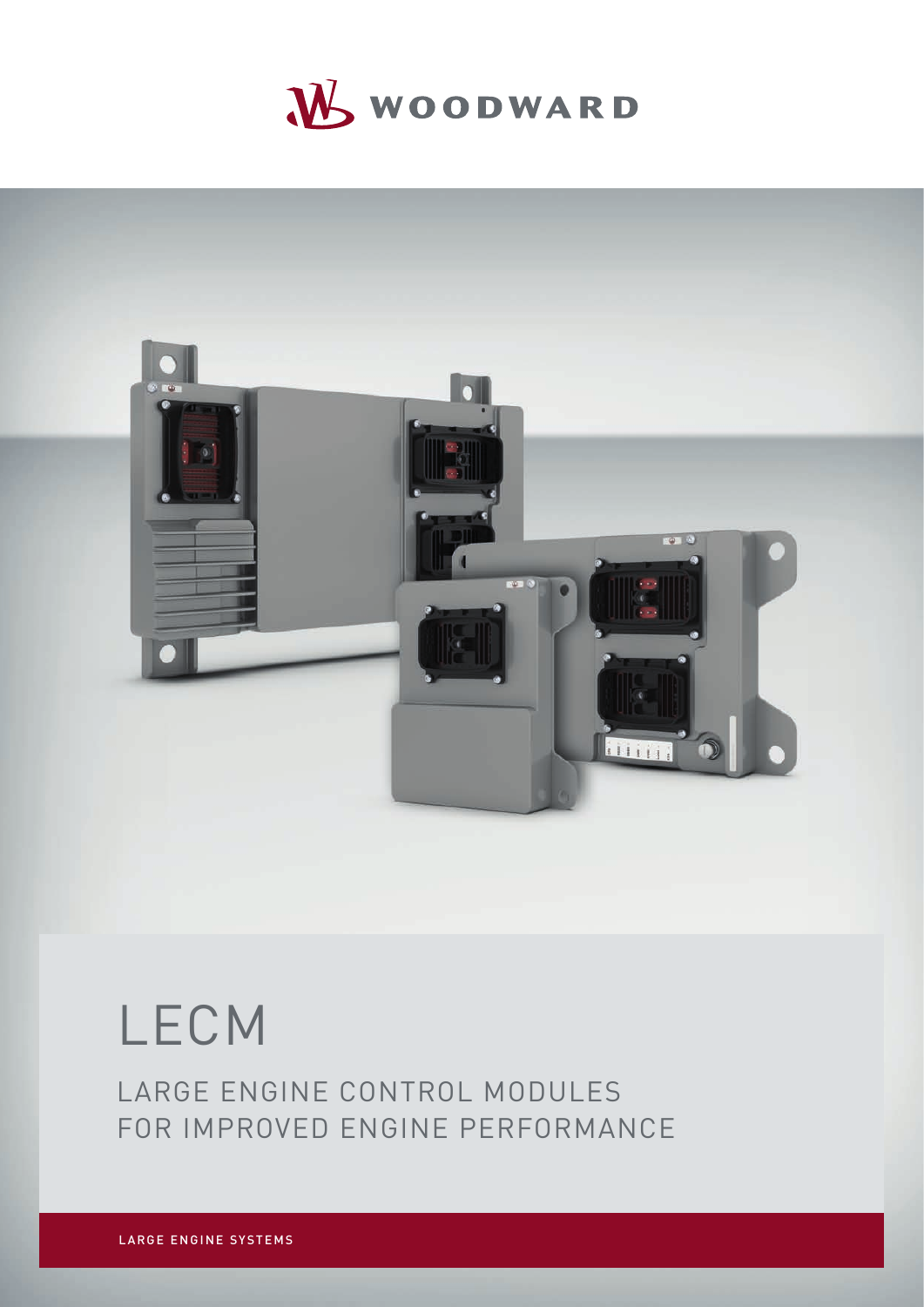# LECM

## LARGE ENGINE CONTROL MODULE

#### EID (ELECTRONIC IGNITION/ INJECTION DRIVER) MODULE

#### MAIN: ENGINE CONTROL UNIT

The LECM Main module offers an advanced hardware architecture with a powerful processor and extensive I/O and Ethernet to support the evolving needs of OEMs. Ethernet can be used for a service interface, an HMI/PLC interface using Modbus

#### AUX: COMBUSTION CONTROL

24-channel analog inputs can be configured as knock, pressure or thermocouple input. The Aux hardware supports FFT-based knock detection, advanced knock: pressure sensor assist for knock calibration, in-cylinder pressure-based, real-time combustion diagnostics & control (RT-CDC) and thermocouple monitoring.





- $\rightarrow$  Each module can be used as a stand-alone controller or mixed and matched as stacked configurations to address specific application needs.
- $\rightarrow$  Each module has its own microprocessor running its own program with shared information between modules so that all the modules play together as a seamless system.
- $\rightarrow$  Marine-certified; available with application software for turnkey solutions and as an open platform.



- $\rightarrow$  Ignition: Spark plug wear estimation (plug life indicator)
- $\rightarrow$  SOGAV injection driver: Valve open time and valve close time detection
- $\rightarrow$  Common rail: Multi-shot injection offers static and dynamic fuel trimming

The LECM provides a single, engine-mounted module that can be used to control all aspects of the engine's operation. These include speed and load control, air/fuel ratio control, ignition or injector control, misfire and knock detection, air/gas/exhaust flow control, the engine's start and stop routines, all the monitoring and engine-protection-related alarms associated with each function, as well as on-board data logging and communications.

The LECM provides a single-box approach that can be built up with interlocking modules into a single engine-mountable assembly.

### PRODUCT VARIANTS



One 20-channel module to drive any combination of injector (main chamber, pre chamber, micropilot & common rail) and ignition. Programmable current profile offers the ability to meet any desired energy delivery.